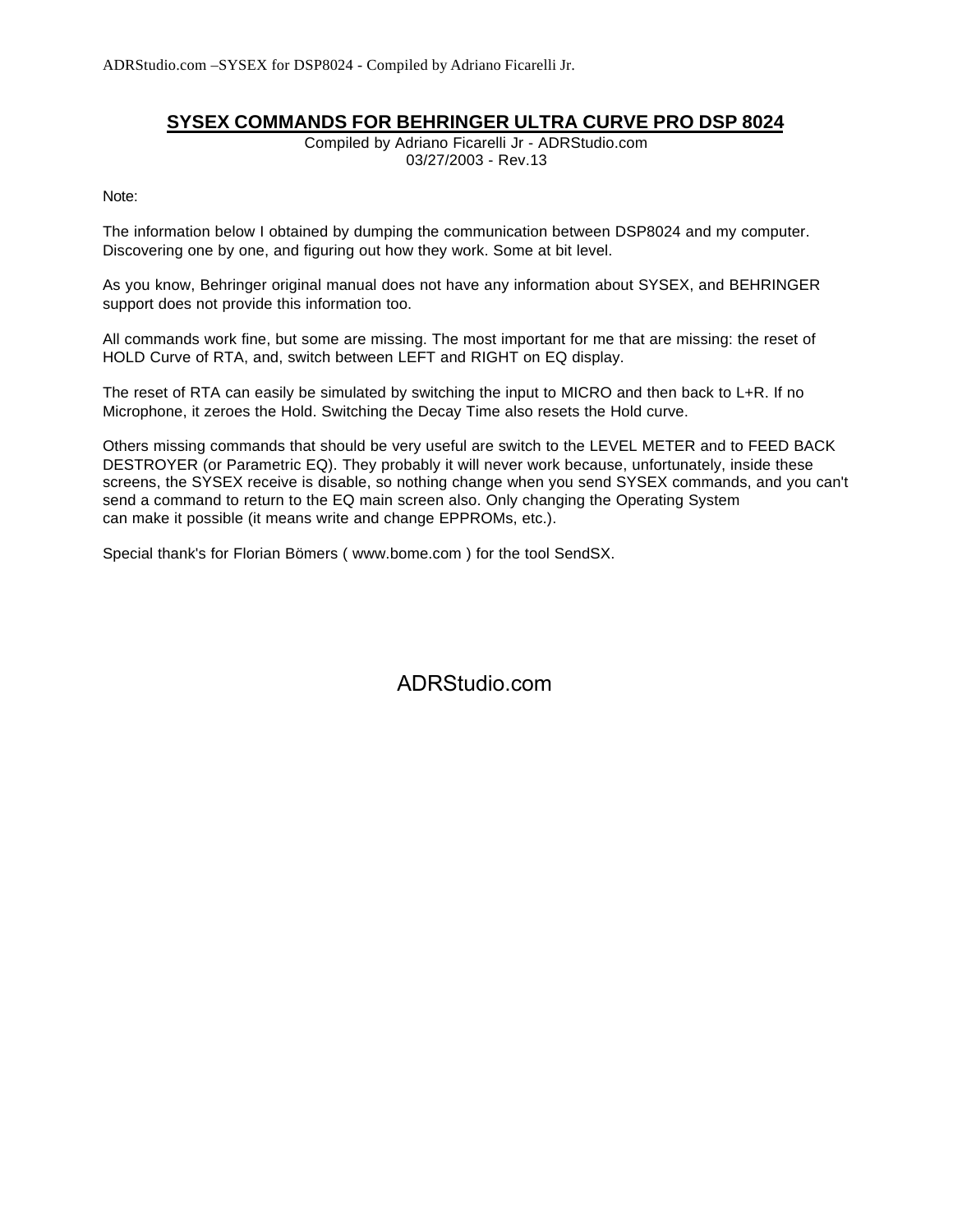## **SEND DATA**

## **GENERAL OPTIONS**

# **Analyze IN/OUT 02h**

(IN = BYPASS)

 $xx = 00h$  IN  $xx = 01h$  OUT

F0 00 20 32 00 0E 02 xx F7

#### **Switch Equalizer/RTA 08h**

 $xx = 00h$  Equalizer  $xx = 01h RTA$ 

F0 00 20 32 00 0E 08 xx F7

## **EQUALIZER OPTIONS**

## **Graphic Equalizer**

#### **Frequency level 10h**

sr = 00h to 1Eh for left channel/frequency sr = 20h to 3Eh for right channel/frequency sr will be  $00h = 20 Hz$ ,  $01h = 25Hz$  .....  $1Eh = 10 kHz$  for left channel

 $xx = 0$  to 64 - level

sr will be  $00h = 20 Hz$ ,  $01h = 25Hz$  .....  $1Eh = 10 kHz$  for left channel sr will be  $20h = 20 Hz$ ,  $21h = 25Hz$  .....  $3Eh = 10 kHz$  for right channel

sr will be 20h = 20 Hz,  $21h = 25Hz$  .....  $3Eh = 10$  kHz for right channel

F0 00 20 32 00 0E 10 sr xx F7

#### **Master Volume 11h**

 $s =$  channel,  $0 =$  Left,  $2 =$  Right

 $xx = 0$  to 64 (-16 to + 16 dB, inc .05)

F0 00 20 32 00 0E 11 s0 xx F7

### **EQ Limiter Threshold 12h**

 $xx = 0$  OFF  $xx = 1$  to 37 dB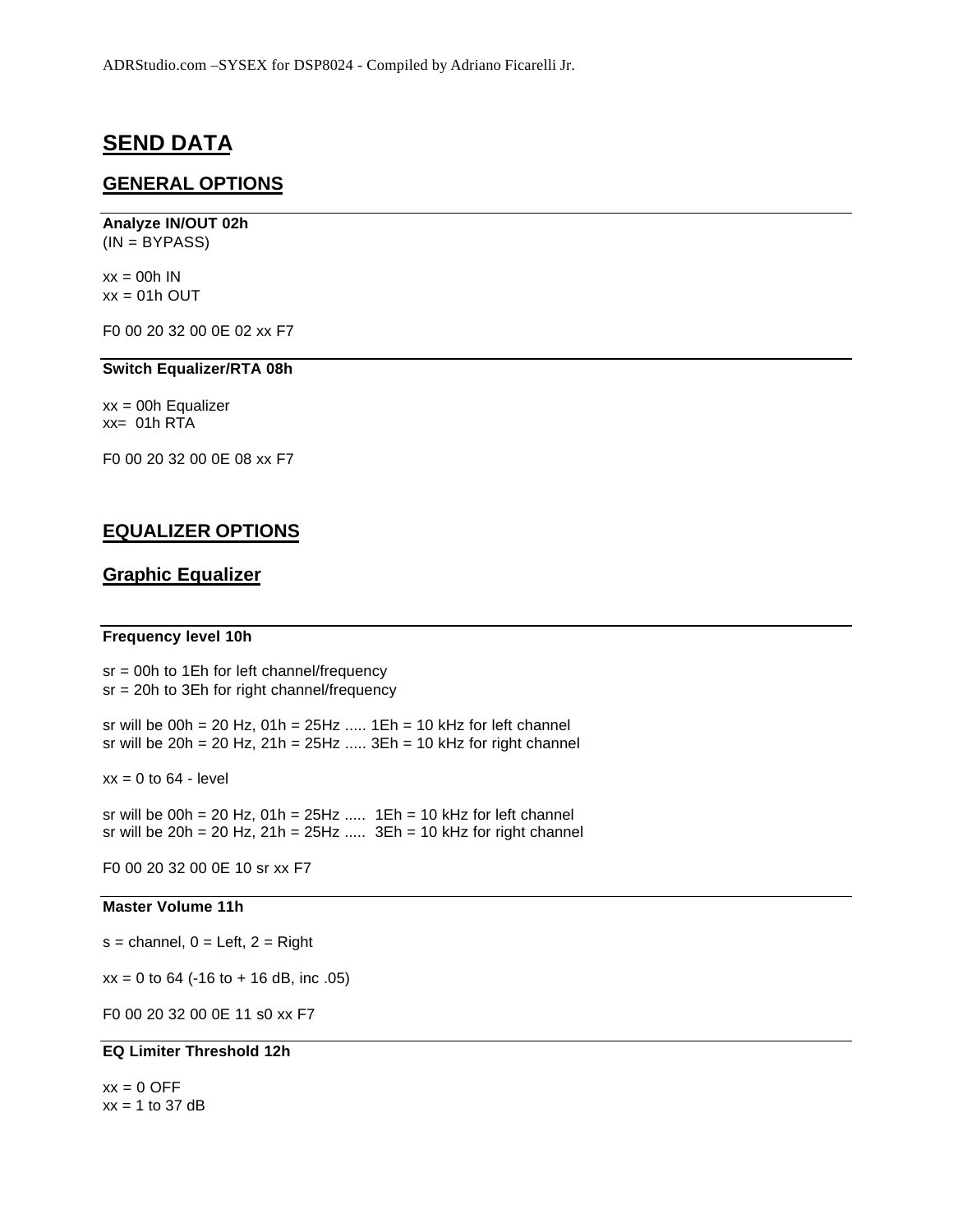F0 00 20 32 00 0E 12 xx F7

## **EQ Limiter Release 14h**

 $xx = 0$  to 18, each means inc of .5 seconds

F0 00 20 32 00 0E 14 xx F7

**EQ Noise Gate 15h** (Both channels)

 $xx = 0$  OFF

 $xx = 1$  to 47 (-96 dB to -44 dB)

F0 00 20 32 00 0E 15 xx F7

## **Delay 19h**

 $xx = 0$  OFF  $xx = 1 ON$ 

F0 00 20 32 00 0E 19 xx F7

## **DELAY time/distance 1Ah**

 $s =$  channel,  $0 =$  Left,  $2 =$  Right

3 bytes counter, zz less significant

F0 00 20 32 00 0E 1A s0 xx yy zz F7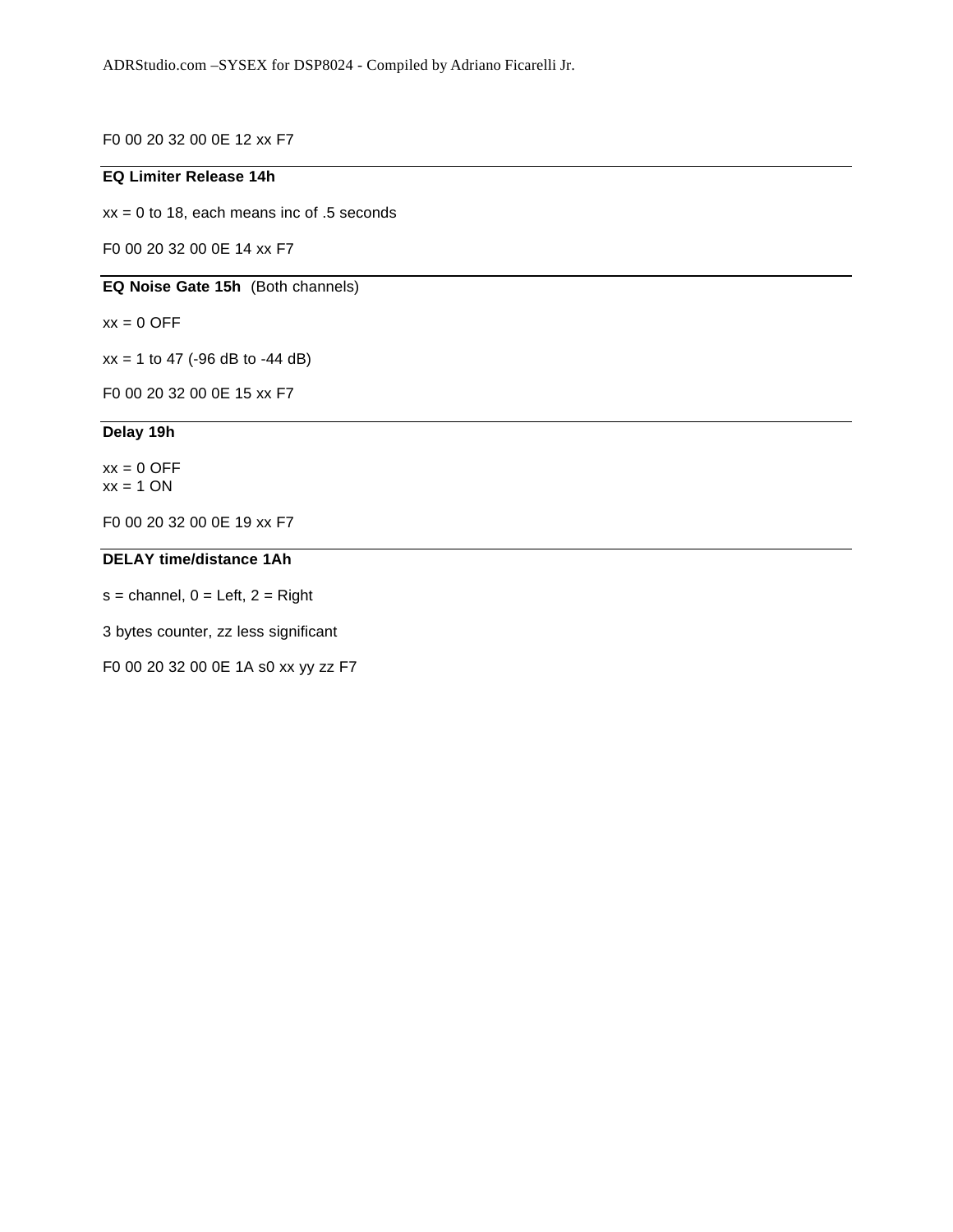## **Parametric Equalizer (PE)**

#### **PE Mode 1Eh**

 $s =$  channel,  $0 =$  Left,  $2 =$  Right

 $b = 0 - 1$ st band  $b = 1 - 2nd$  band  $b = 2 - 3rd$  band  $xx = 0$  OFF  $xx = 1$  PAR

 $xx = 2$  AUT  $xx = 3$  SGL

F0 00 20 32 00 0E 1E sb xx F7

#### **PE Frequency 1Fh**

 $s =$  channel,  $0 =$  Left,  $2 =$  Right  $b = 0 - 1$ st band  $b = 1 - 2nd$  band  $b = 2 - 3rd$  band yy = 00 - 20 to 87 Hz yy = 01 - 88Hz to 378.75Hz yy = 02 - 383.00 Hz to 1.66 kHz yy = 03 - 1.68 kHz to 7.235 kHz yy = 04 - 7.32 kHz to 20 kHz ( here xx max = 58H )

 $xx = 0$  to 127 (not that the real variation is not linear)

F0 00 20 32 00 0E 1F sb yy xx F7

### **PE Octave 20h**

 $s =$  channel,  $0 =$  Left,  $2 =$  Right

 $b = 0 - 1$ st band  $b = 1 - 2nd$  band  $b = 2 - 3rd$  band

xx = 0 to 120 (1/60 to 120/60)

F0 00 20 32 00 0E 20 sb xx F7

## **PE GAIN 21h**

 $s =$  channel,  $0 =$  Left,  $2 =$  Right

 $b = 0 - 1$ st band  $b = 1 - 2nd$  band  $b = 2 - 3rd$  band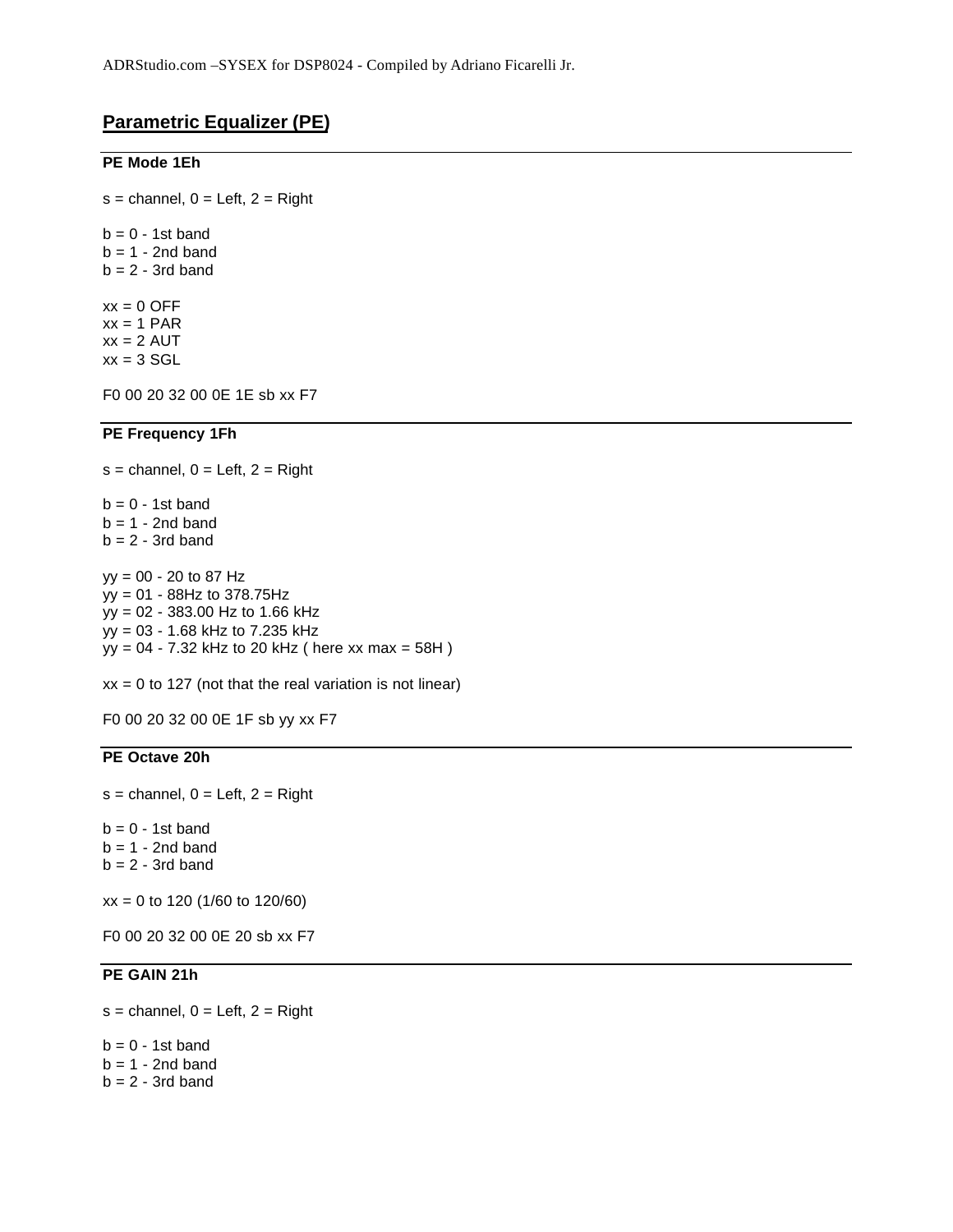$xx = 0$  to 127 (- 48 to + 16 dB, inc .5)

F0 00 20 32 00 0E 21 sb 00 xx F7

## **Cross fade time 23h** (Both channels)

 $xx = 0$  to 15 (sec)

F0 00 20 32 00 0E 23 xx F7

## **Shelving Slope 24h**

 $xx = 0$  to 10 (each = 3dB/Oct)

F0 00 20 32 00 0E 24 xx F7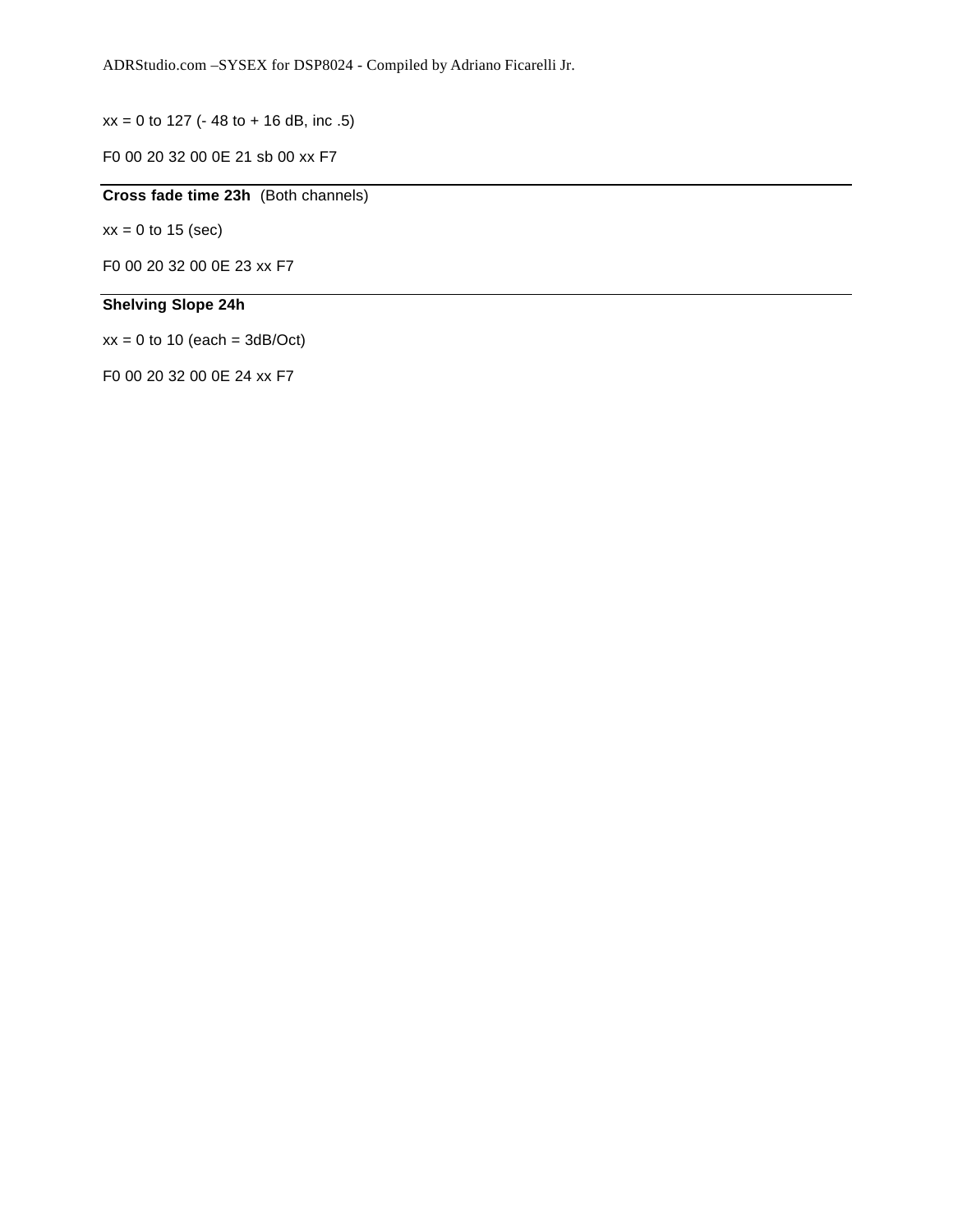## **RTA OPTIONS**

#### **RTA Sampling 25h**

 $xx = 2 -$  Analog 44.1 kHz  $xx = 3 -$  Analog 48.0 kHz

F0 00 20 32 00 0E 25 xx F7

#### **RTA INPUT 28h**

 $xx = 0$  MICRO  $xx = 1$  Left  $xx = 2$  Right  $xx = 3$  Left + Right

F0 00 20 32 00 0E 28 xx F7

#### **RTA Hold 29h**

 $xx = 0$  OFF  $xx = 1$  ON

F0 00 20 32 00 0E 29 xx F7

#### **RTA Resolution 2Ah**

 $xx = 0 - 1$  dB/pix  $xx = 1 - 0.5$  dB/pix

F0 00 20 32 00 0E 2A xx F7

#### **RTA Auto Gain 2Bh**

 $xx = 0$  OFF (Manual)  $xx = 1 ON$ 

F0 00 20 32 00 0E 2B xx F7

#### **RTA LINE Gain 2Ch**

 $xx = 0$  to 16 (0 to 60 dB, inc de 4 dB)

F0 00 20 32 00 0E 2C xx F7

## **RTA MIC Gain 2Dh**

\*

 $xx = 0$  to 16 (0 to 60 dB, inc de 4 dB)

F0 00 20 32 00 0E 2D xx F7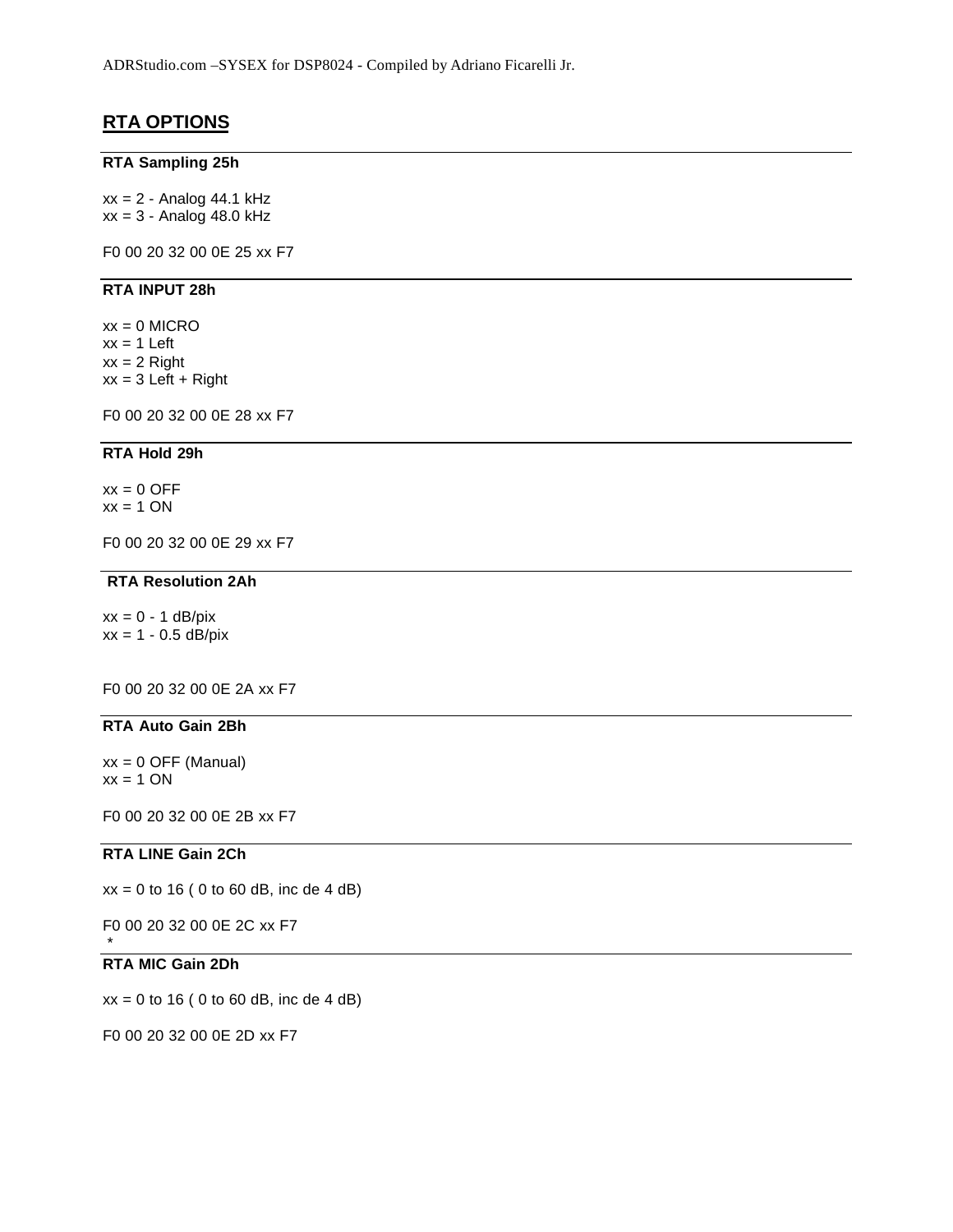## **RTA MIC Correction 2Eh**

yy xx, two byte counter 0 to 200, 100 options for each channel.

F0 00 20 32 00 0E 2E yy xx F7

### **RTA MODE 2Fh**

 $xx = 0$  RMS  $xx = 1$  Peak

F0 00 20 32 00 0E 2F xx F7

## **RTA DECAY 30h**

 $xx = 0 - 15$  ms  $xx = 1 - 65$  ms  $xx = 2 - 250$  ms  $xx = 3 - 1.0 s$ 

F0 00 20 32 00 0E 30 xx F7

### **RTA Q-Curve 31h**

 $xx = 0$  Flat  $xx = 1$  to 100 - 100 curves

F0 00 20 32 00 0E 31 xx F7

## **RTA OUTPUT 32h**

 $xx = 0$  OFF  $xx = 1$  Input  $xx = 2$  Sine  $xx = 3$  White  $xx = 4$  Pink

F0 00 20 32 00 0E 32 xx F7

#### **RTA Sine Frequency 33h**

yy xx, two byte counter

F0 00 20 32 00 0E 33 yy xx F7

#### **RTA Level of noise generator 34h**

 $xx = 0$  to 48

F0 00 20 32 00 0E 34 xx F7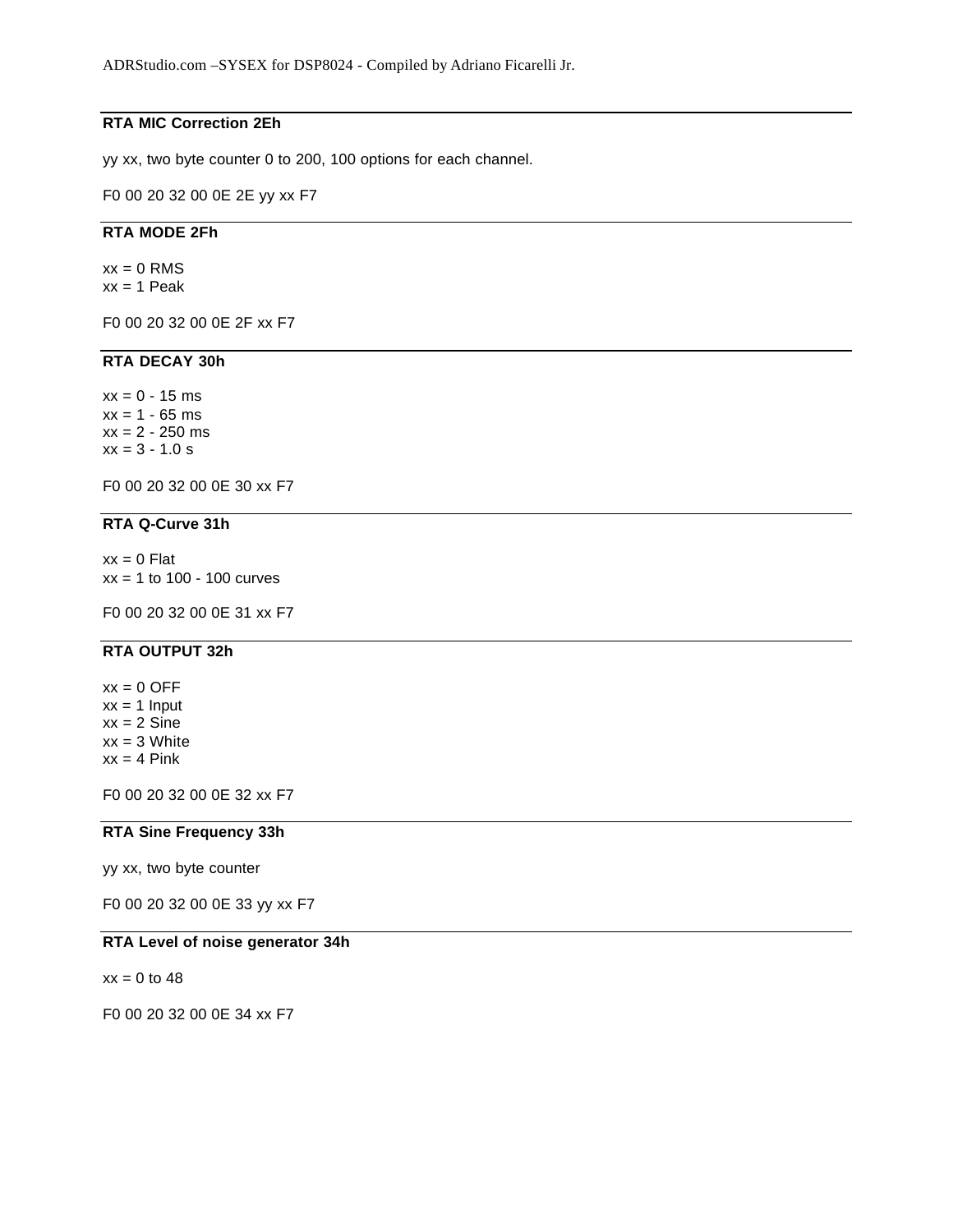## **MEMORY OPTIONS**

#### **Write to a EQ memory slot 46h mmh**

This function writes into a memory slot of the EQ all its settings. It is composed by a header that have the memory slot number, followed for all settings. At the end it have the name you give as a remark for this slot.

F0 00 20 32 00 0E 46 mm - header, where mm is the slot number (0 to 63h)

then

2 times Delay Time (one for each channel) 62 times Frequency Level 2 times Master Volume 6 times PE Mode 6 times PE Frequency 6 times PE Octave 6 times PE GAIN

and then the name or remark for the slot 3Ch

3C aa aa aa aa aa aa aa aa aa aa aa aa

where aa will be the index of the following table:

 !"#\$%&'()\*+,-./ 0123456789:;<=>? @ABCDEFGHIJKLMNO PQRSTUVWXYZ[\]^ `abcdefghijklmno pqrstuvxyz{/|}~ ÇüéâäàâçêëèïîìÄÂ É==ôöòûùÿÖÜ=====

Obs: The first char and after ~ there is a space char. Where you see =, is because I can't generate that char.

then

F7 finish the string

Ex: it should be something like this:

F0 00 20 32 00 0E 46 02 1A 00 00 00 03 1A 20 00 00 00 10 00 2B 10 01 2D 10 02 20 10 03 20 10 04 20 10 05 20 10 06 20 10 07 20 10 08 20 10 09 20 10 0A 20 10 0B 20 10 0C 20 10 0D 20 10 0E 20 10 0F 20 10 10 20 10 11 20 10 12 20 10 13 20 10 14 20 10 15 20 10 16 20 10 17 20 10 18 20 10 19 20 10 1A 20 10 1B 20 10 1C 20 10 1D 20 10 1E 20 10 20 20 10 21 20 10 22 20 10 23 20 10 24 20 10 25 20 10 26 20 10 27 20 10 28 20 10 29 20 10 2A 20 10 2B 20 10 2C 20 10 2D 20 10 2E 20 10 2F 20 10 30 20 10 31 20 10 32 20 10 33 20 10 34 20 10 35 20 10 36 20 10 37 20 10 38 20 10 39 20 10 3A 20 10 3B 20 10 3C 20 10 3D 20 10 3E 20 11 00 20 11 20 20 1E 00 01 1E 01 01 1E 02 01 1E 20 01 1E 21 01 1E 22 01 1F 00 01 48 1F 01 03 18 1F 02 04 10 1F 20 01 48 1F 21 03 18 1F 22 04 01 20 00 14 20 01 14 20 02 14 20 20 14 20 21 14 20 22 14 21 00 00 60 21 01 00 60 21 02 00 60 21 20 00 60 21 21 00 60 21 22 00 5E 3C 21 24 32 33 54 55 44 49 4F 00 00 00 F7

#### **Write EQ and RTA working or temp memory 46h 7Fh**

This function works the same way as the above, but include a few more parameters.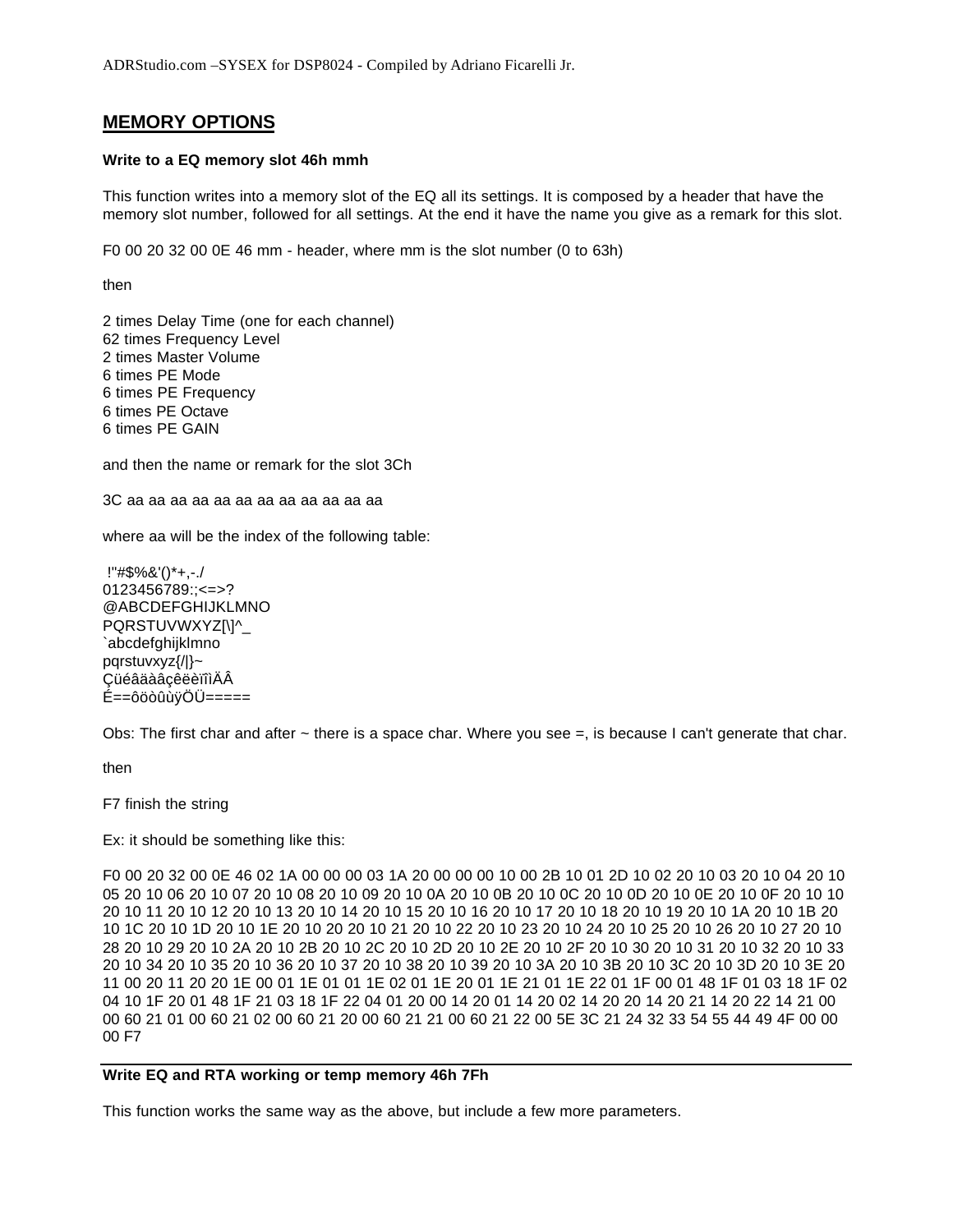F0 00 20 32 00 0E 46 7F - header

then

Limiter Threshold Limiter Release Noise Level 2 times Delay Time (one for each channel) 62 times Frequency Level 2 times Master Volume

then the following block repeat 6 times: (note that here is different from writing into a slot)

PE Mode PE Frequency PE Octave PE Gain

then

RTA Input RTA Resolution RTA Hold status RTA Auto Gain Status RTA Mode Peak/RMS RTA Line Gain RTA Mic Gain RTA Mic Correction RTA Decay RTA Q-Curve RTA OUTPUT RTA Sine Frequency RTA Level of noise generator EQ Crossfade time EQ Shelving Slope

and then a name or remark. It use to be the most recent slot loaded.

3C aa aa aa aa aa aa aa aa aa aa aa aa

then F7 finish the string

It should be something like this:

F0 00 20 32 00 0E 12 25 14 00 15 14 1A 00 00 00 03 1A 20 00 00 00 10 00 24 10 01 20 10 02 20 10 03 20 10 04 20 10 05 20 10 06 20 10 07 20 10 08 20 10 09 20 10 0A 20 10 0B 20 10 0C 20 10 0D 20 10 0E 20 10 0F 20 10 10 20 10 11 20 10 12 20 10 13 20 10 14 20 10 15 20 10 16 20 10 17 20 10 18 20 10 19 20 10 1A 20 10 1B 2D 10 1C 20 10 1D 20 10 1E 20 10 20 20 10 21 20 10 22 20 10 23 20 10 24 20 10 25 20 10 26 20 10 27 20 10 28 20 10 29 20 10 2A 20 10 2B 20 10 2C 20 10 2D 20 10 2E 20 10 2F 20 10 30 20 10 31 20 10 32 20 10 33 20 10 34 20 10 35 20 10 36 20 10 37 20 10 38 20 10 39 20 10 3A 20 10 3B 15 10 3C 20 10 3D 20 10 3E 20 11 00 19 11 20 26 1E 00 01 1F 00 01 48 20 00 14 21 00 00 60 1E 01 01 1F 01 03 18 20 01 14 21 01 00 60 1E 02 01 1F 02 04 10 20 02 14 21 02 00 60 1E 20 01 1F 20 01 48 20 20 14 21 20 00 60 1E 21 01 1F 21 03 18 20 21 14 21 21 00 60 1E 22 01 1F 22 04 01 20 22 14 21 22 00 60 28 03 2A 01 29 01 2B 00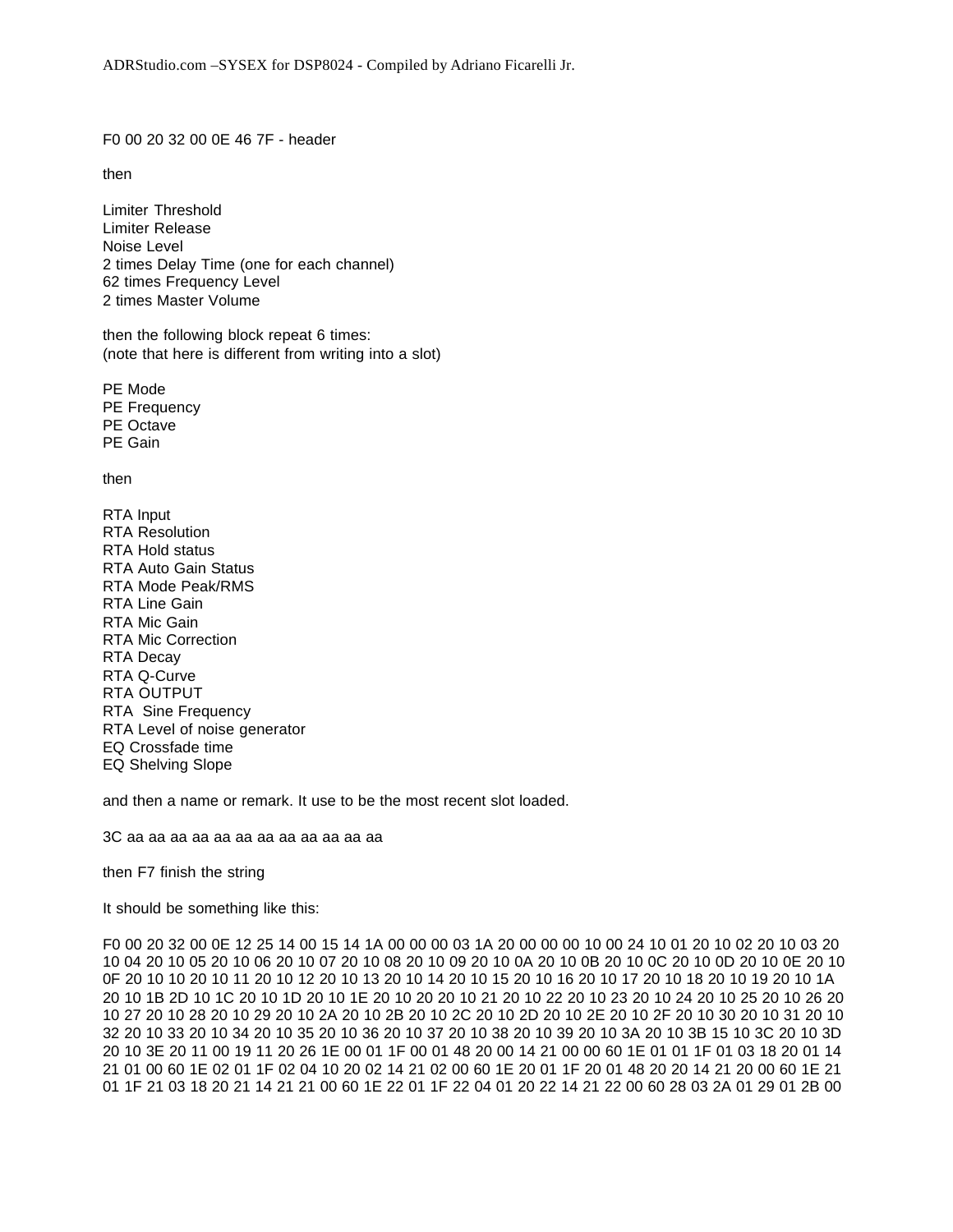ADRStudio.com –SYSEX for DSP8024 - Compiled by Adriano Ficarelli Jr.

2F 00 2C 09 2D 0F 2E 00 00 30 02 31 00 32 01 33 01 12 34 00 23 00 24 08 3C 21 24 32 33 54 55 44 49 4F 00 00 00 F7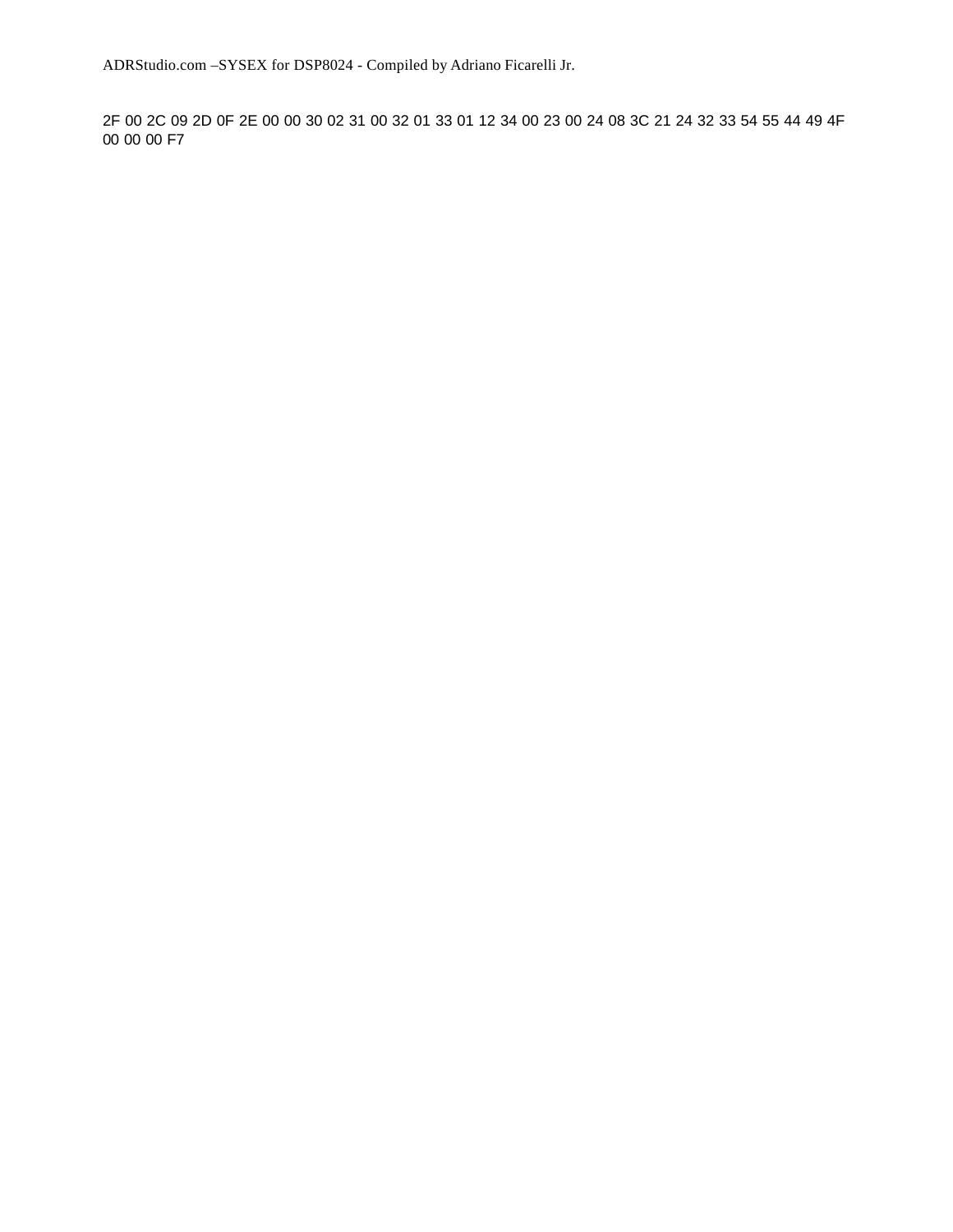# **TIPS:**

You can combine two or more commands. The string "F0 00 20 32 00 0E" is the header for sending commands to DSP8024. This way you can send one header followed by the strings of the commands you want to send, and put "F7" to finalize the line.

See examples below:

1. Changing EQ master volumes level of both channels at the same time and synchronized ( volume command is "11 s0 xx" ):

F0 00 20 32 00 0E 11 00 xx 11 20 xx F7 where xx is the desired level.

2. Put all frequencies at level zero (frequency level string is "10 sr xx") :

"F0 00 20 32 00 0E 10 00 20 10 01 20 10 02 20 10 03 20 10 04 20 10 05 20 10 06 20 10 07 20 10 08 20 10 09 20 10 0A 20 10 0B 20 10 0C 20 10 0D 20 10 0E 20 10 0F 20 10 10 20 10 11 20 10 12 20 10 13 20 10 14 20 10 15 20 10 16 20 10 17 20 10 18 20 10 19 20 10 1A 20 10 1B 20 10 1C 20 10 1D 20 10 1E 20 F7"

Note that you can include the string "11 00 20 11 20 20" just before the "F7" so you can zero the master volume at the same time. Remember that 20h is the middle, means zero dB.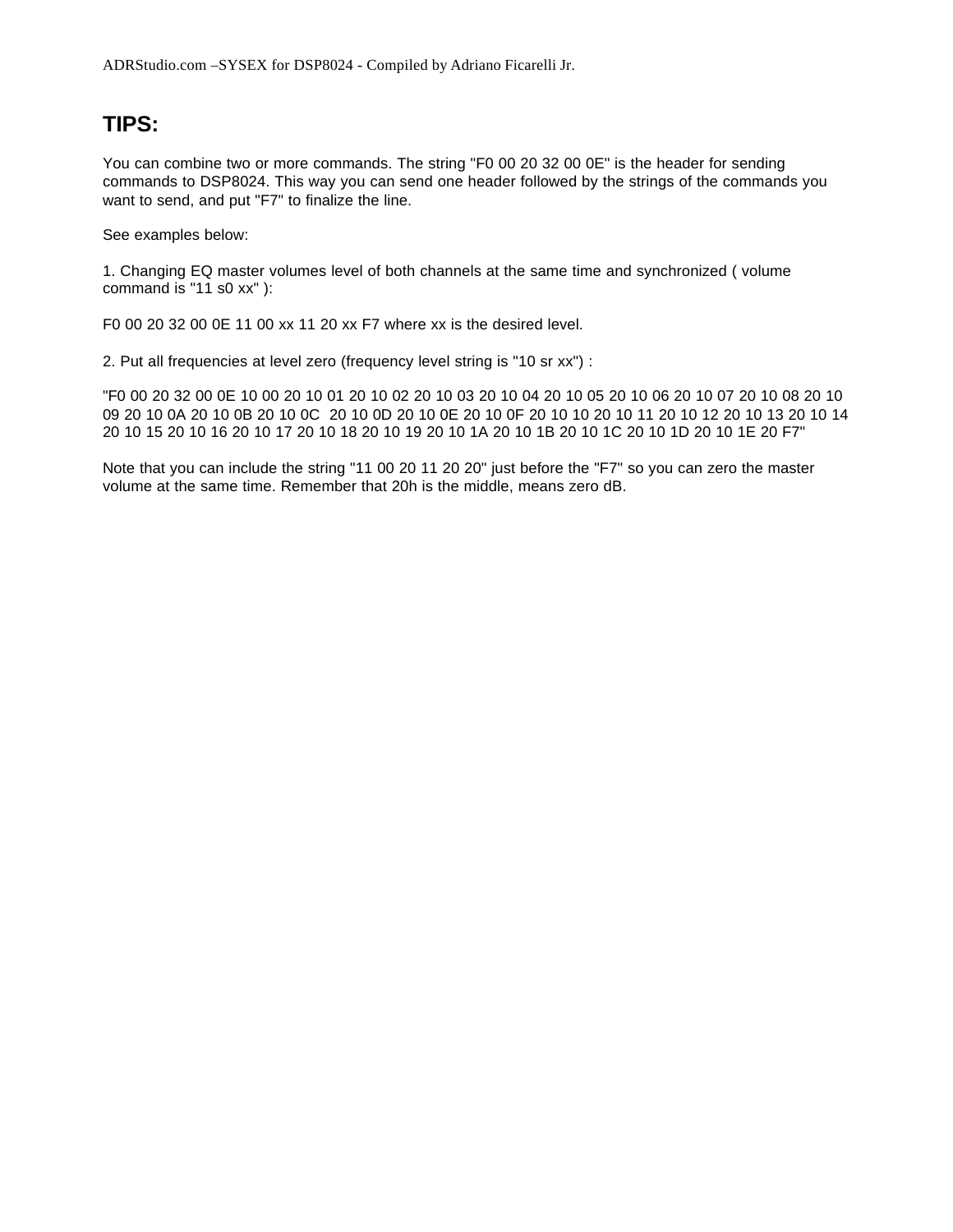# **REQUEST DATA**

The most simple way to request data from DSP 8024 is just send the header "F0 00 20 32 00 0E" or "F0 00 20 32 7F 0E" followed by "70" and by the parameter number you want to request and close the string with "F7".

Ex: To request the level of Noise Threshold just send:

F0 00 20 32 00 0E 70 15 F7 (or F0 00 20 32 7F 0E 70 15 F7)

you will receive the string:

F0 00 20 32 00 0E 15 xx F7 where xx will be the value of Noise Threshold.

Where you have more than one value for a parameter, follow the rule but add the others variable to the string.

Ex: To request the right master level of the Graphic equalizer send:

F0 00 20 32 00 0E 70 11 20 F7

you will receive the string:

F0 00 20 32 00 0E 11 20 26 F7 when the master right level is set to +3 dB (26)

You can also combine more then one request in only one string, with the following string:

F0 00 20 32 00 0E 70 15 70 11 20 F7

you will receive:

F0 00 20 32 00 0E 15 xx 11 20 yy F7 with the Noise Threshold  $(xx)$  and right level  $(yy)$ .

#### **Real Time reading of the EQ METER 64h**

F0 00 20 32 7F 0E 70 64 F7

Obs: Works only while in EQ Mode

**Real Time reading of the RTA display 65h (read only)**

F0 00 20 32 7F 0E 70 65 F7

It returns something like this:

F0 00 20 32 00 0E 65 01 00 02 03 00 00 00 38 00 0B 00 07 00 00 00 00 00 00 00 22 00 15 00 18 00 00 00 00 00 00 00 30 00 2B 00 1D 00 00 00 00 00 00 00 00 00 00 00 00 00 00 00 00 00 00 00 00 00 00 00 00 00 00 00 00 00 00 00 5D F7

Where:

F0 00 20 32 00 0E 65 : Header

followed by: